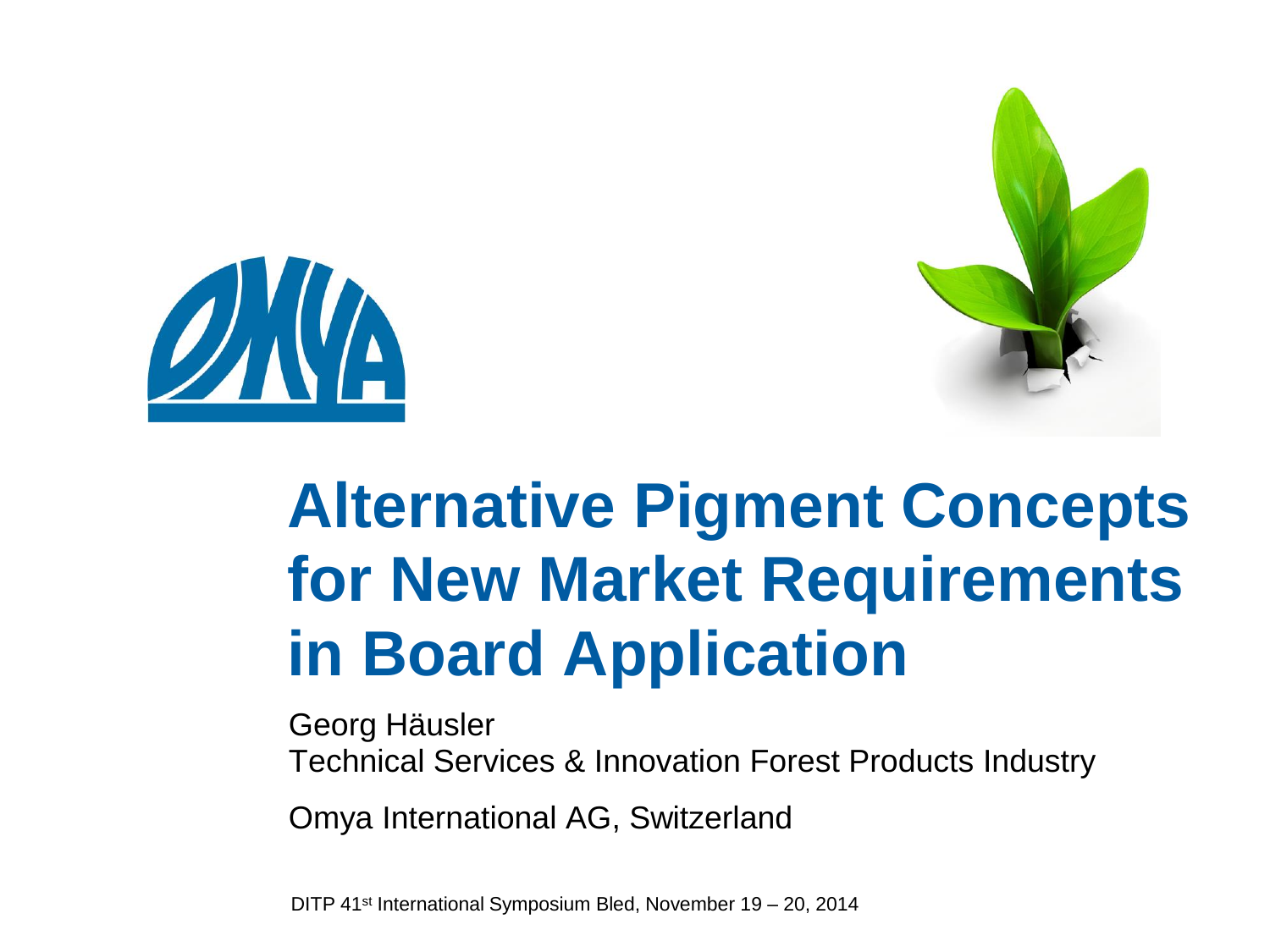### **Content**

- **Najor trends in the paper & board market**
- Different Case Studies
	- Coverage and brightness improvements
	- Faster ink setting in Flexographic printing
	- High glossability glossy paper and matte calendering
- Summary

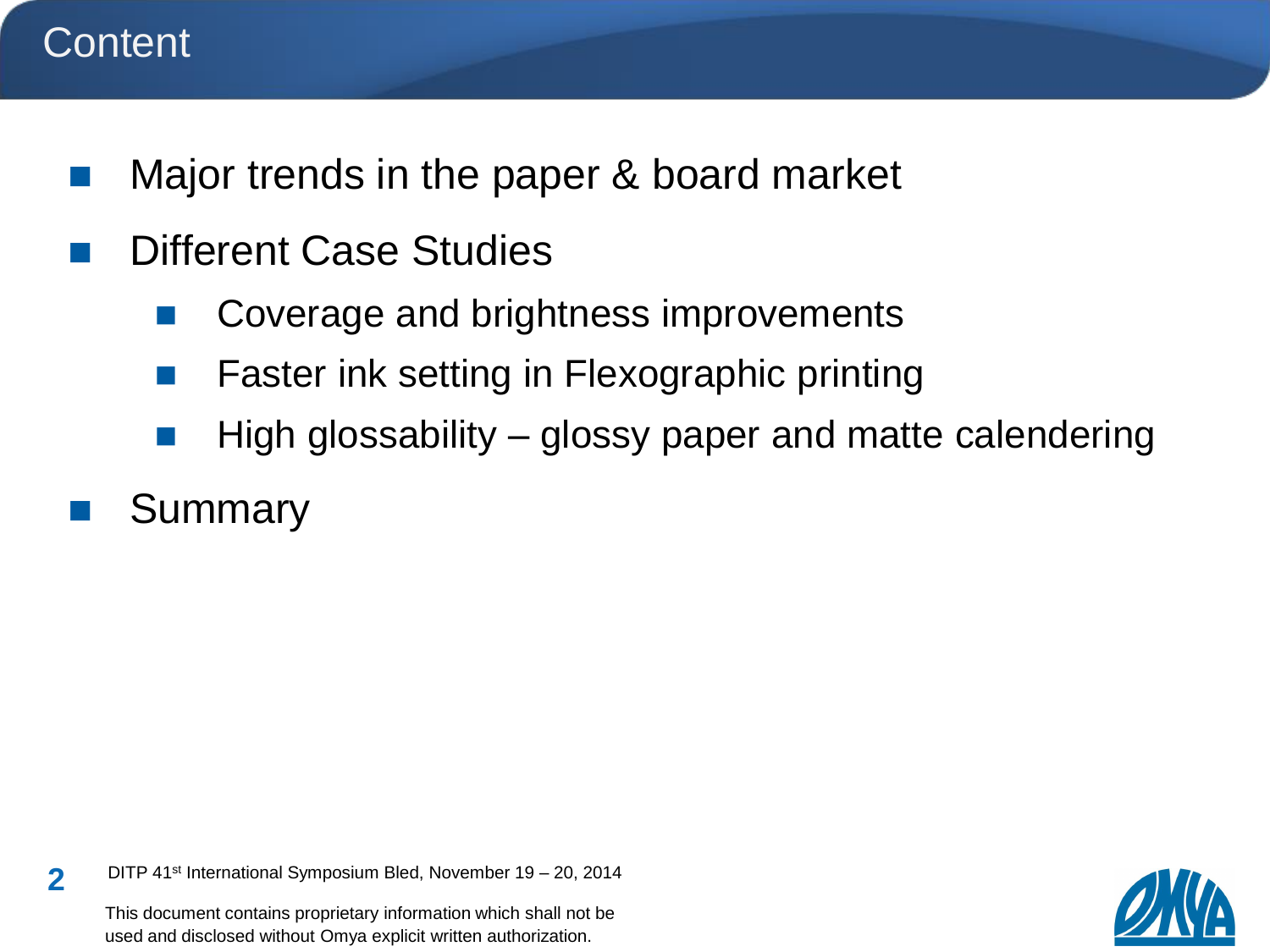### Global Market Size and Growth of Selected Industries 2012



DITP 41st International Symposium Bled, November 19 – 20, 2014 **3**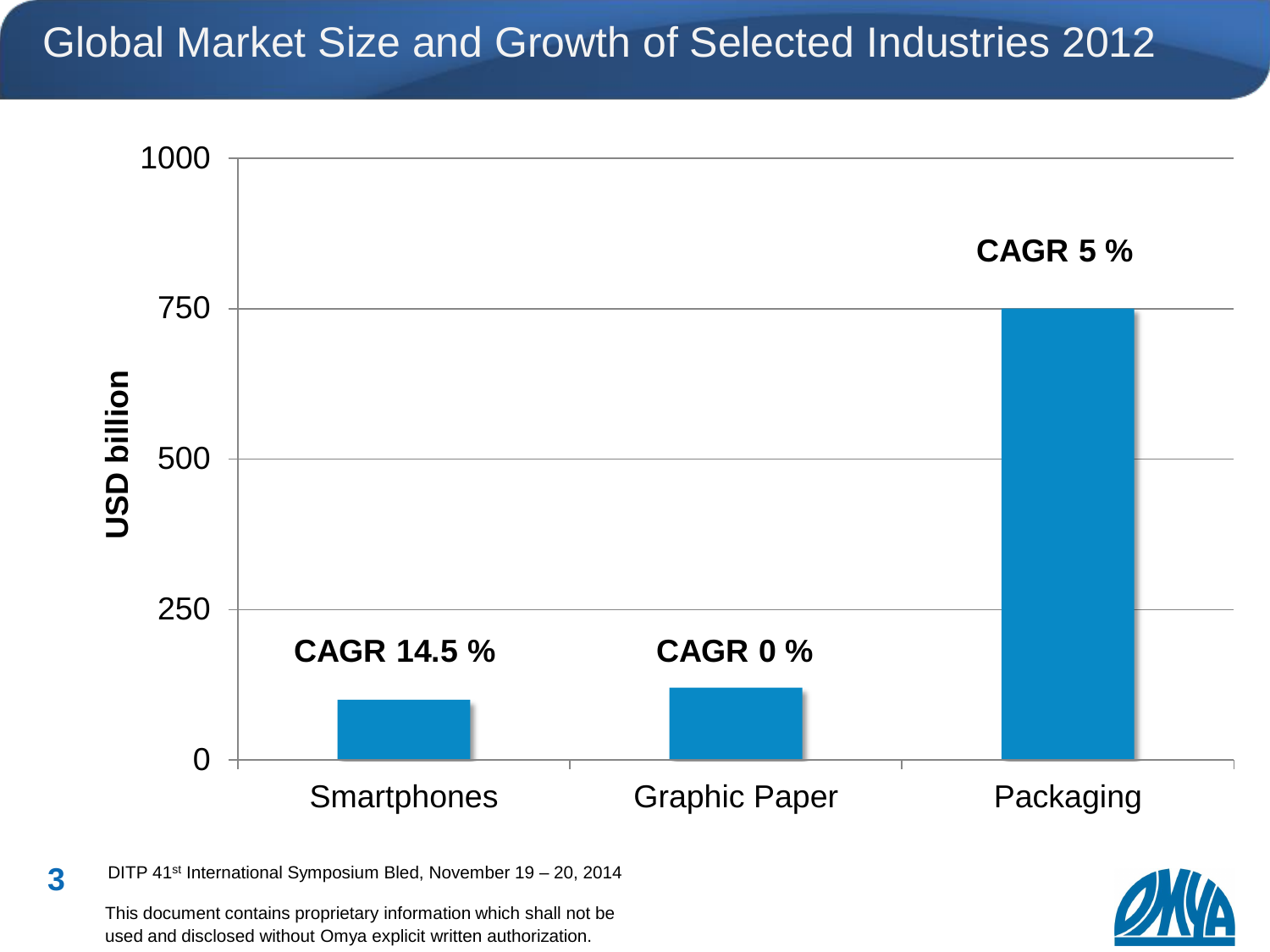### Long-Term Growth of Paper & Board Through 2025



DITP 41st International Symposium Bled, November 19 – 20, 2014 **4**

This document contains proprietary information which shall not be used and disclosed without Omya explicit written authorization.

Source: Poyry World Paper Markets up to 2025\_2

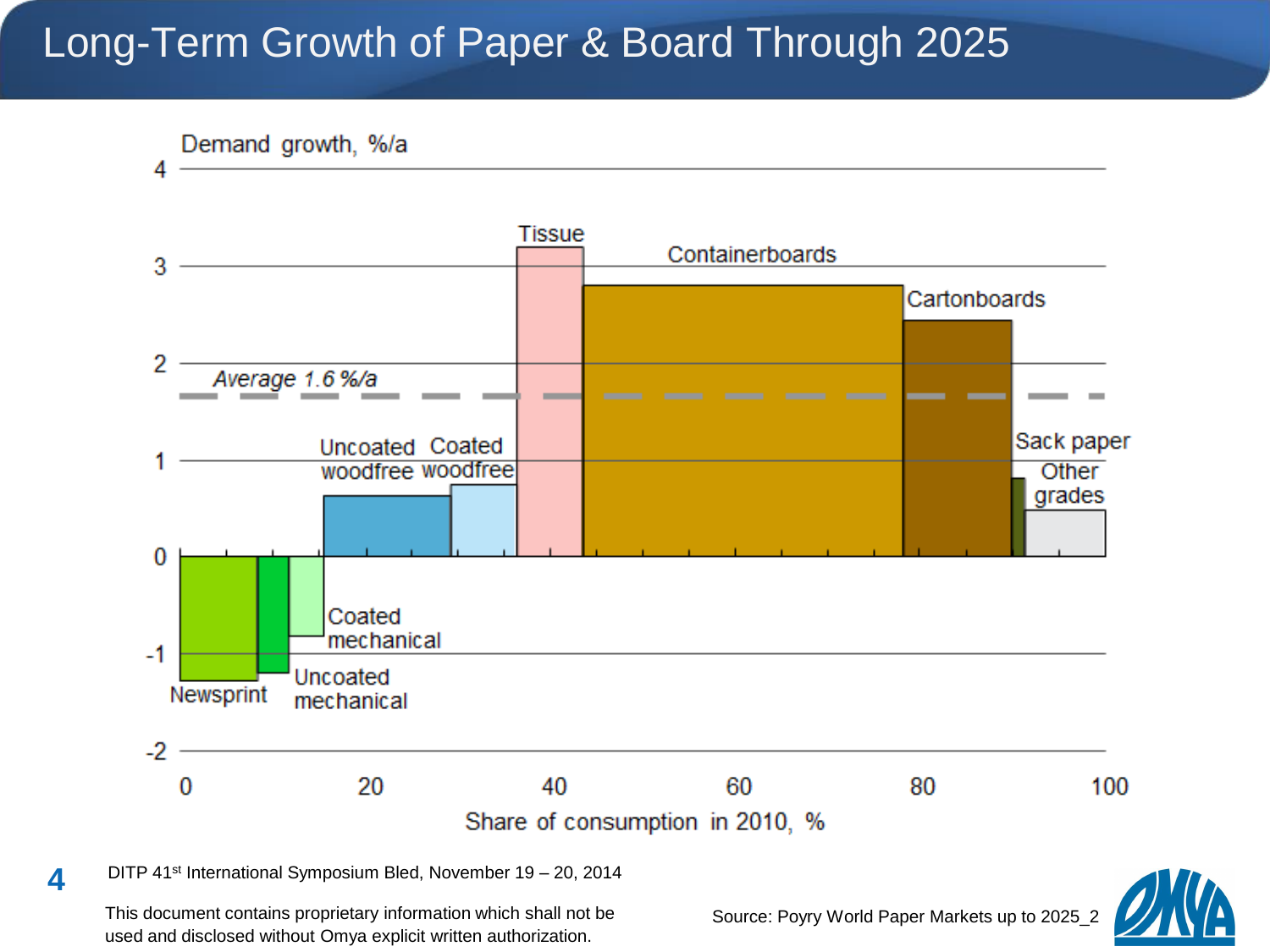### Germany; FFB Market – Volume Production & Sales



DITP 41st International Symposium Bled, November 19 – 20, 2014 **5**

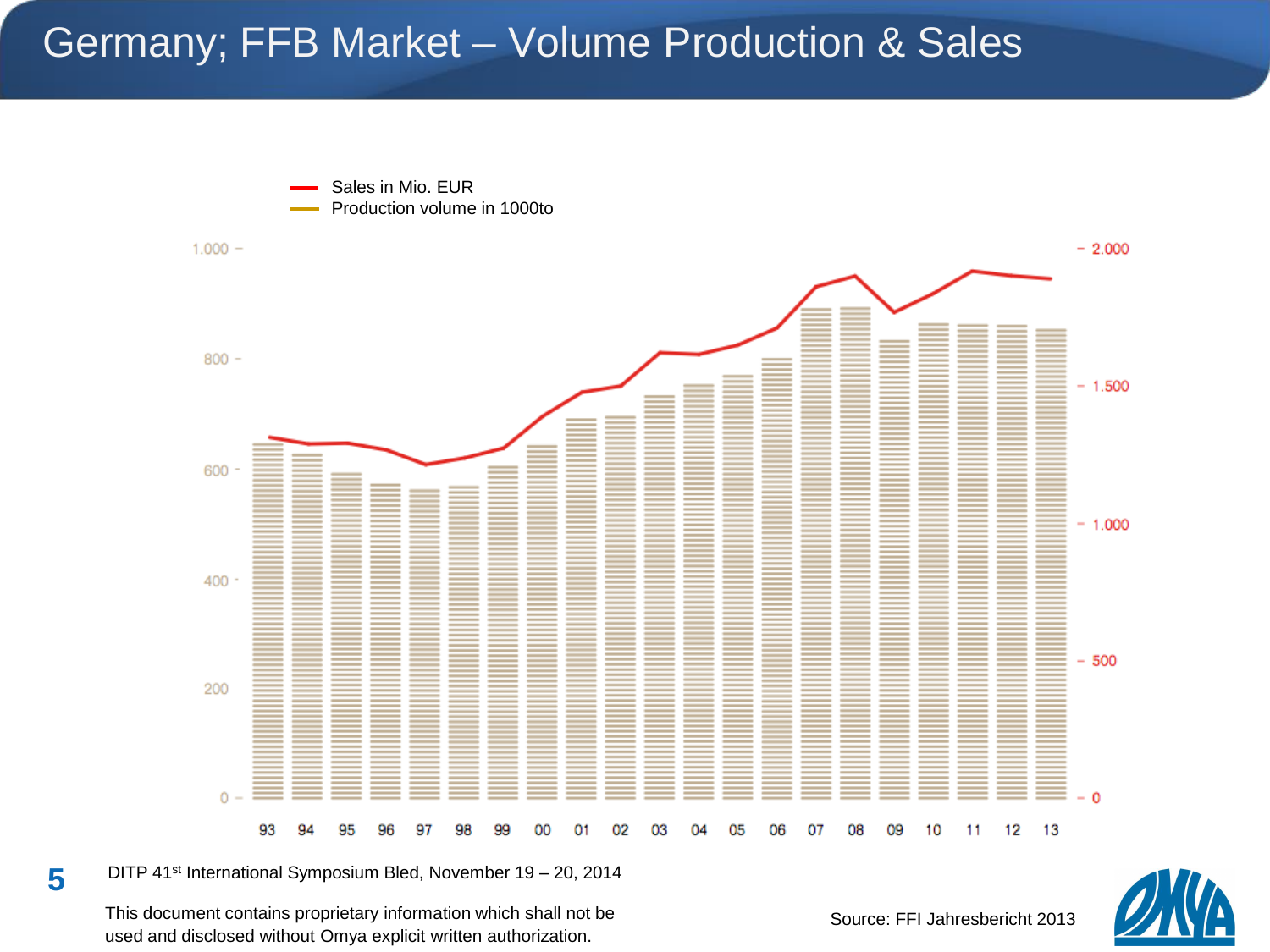### Numbers of FBB Producers



DITP 41st International Symposium Bled, November 19 – 20, 2014 **6**

This document contains proprietary information which shall not be used and disclosed without Omya explicit written authorization.

Source: FFI Jahresbericht 2013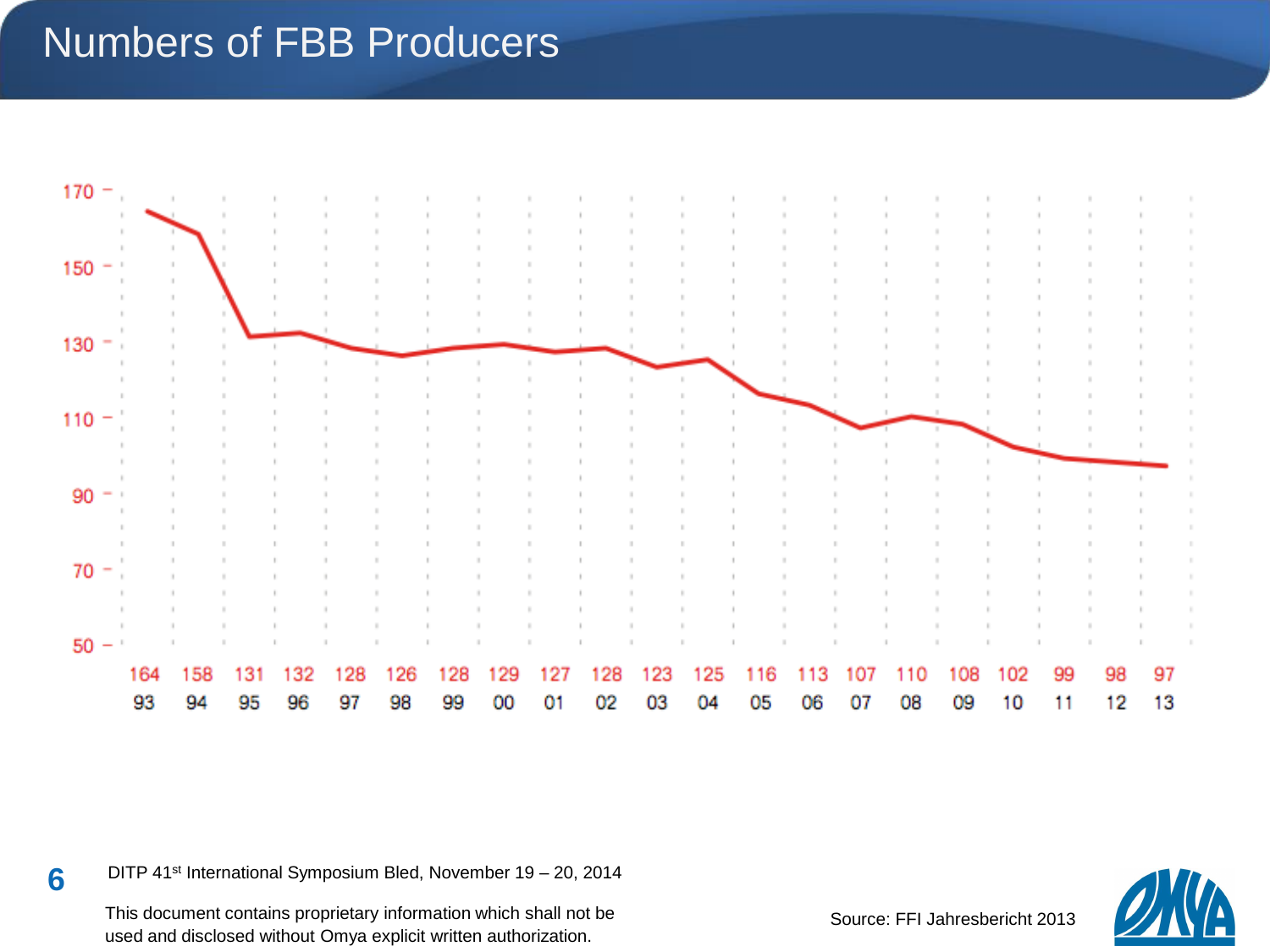### Coverage and Brightness Objectives Omyaprime® HO 40

- Coverage / hiding power / brightness development
	- **Replacement of clay**
- A homogeneous surface for improved printability

DITP 41st International Symposium Bled, November 19 – 20, 2014 **7**

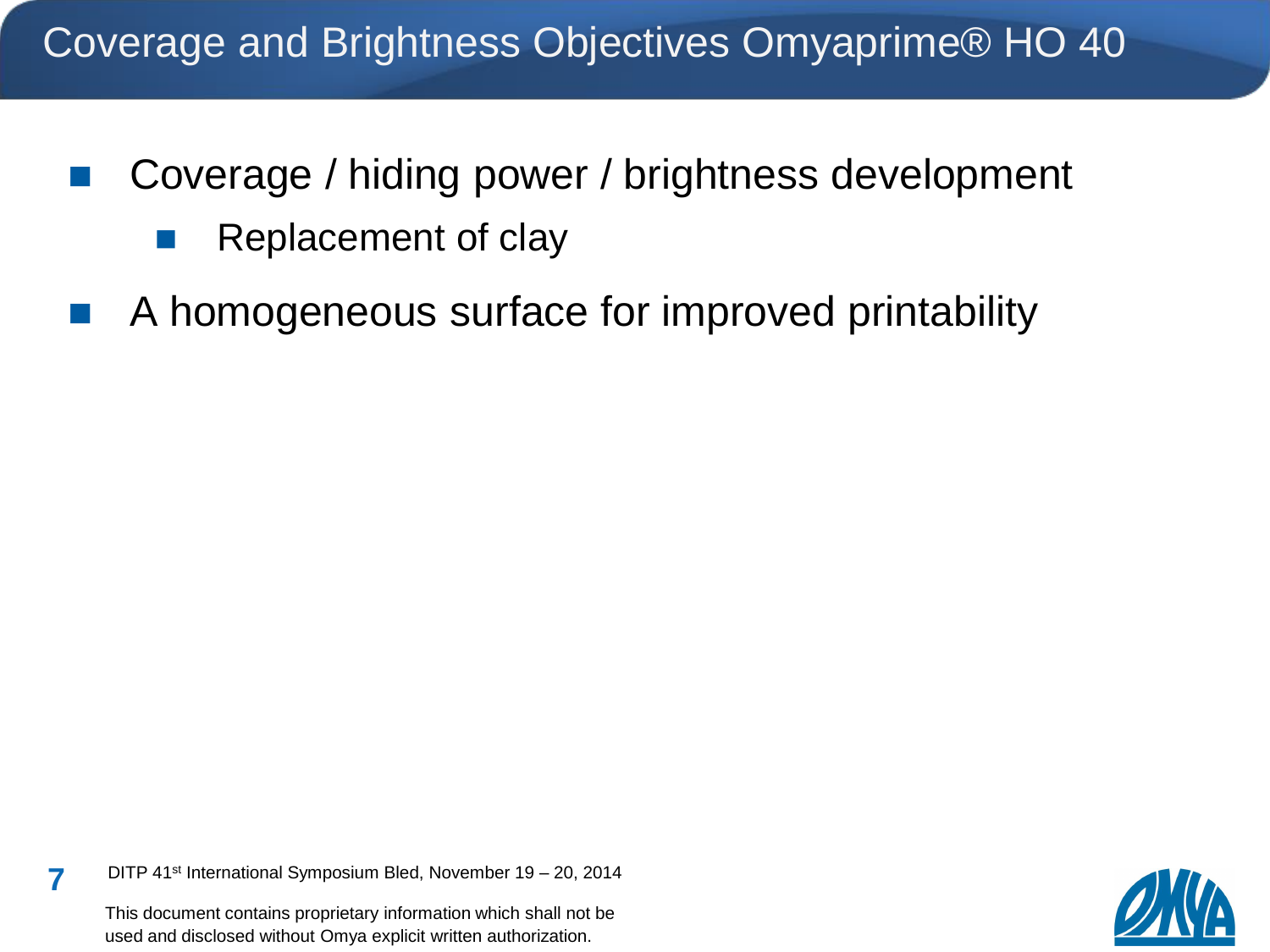### Coverage and Brightness Omyaprime® HO 40



#### **Features:**

High gloss, high opacity, good coverage, moderate rheology

#### **Application(s):**

Topcoat wood-free, Board, LWC

#### **Omyaprime® HO 40 Aragonite PCC**

Specific surface area = **14.0 m²/g**

Average particle diameter (d50) = **0.42 µm**





DITP 41st International Symposium Bled, November 19 – 20, 2014 **8**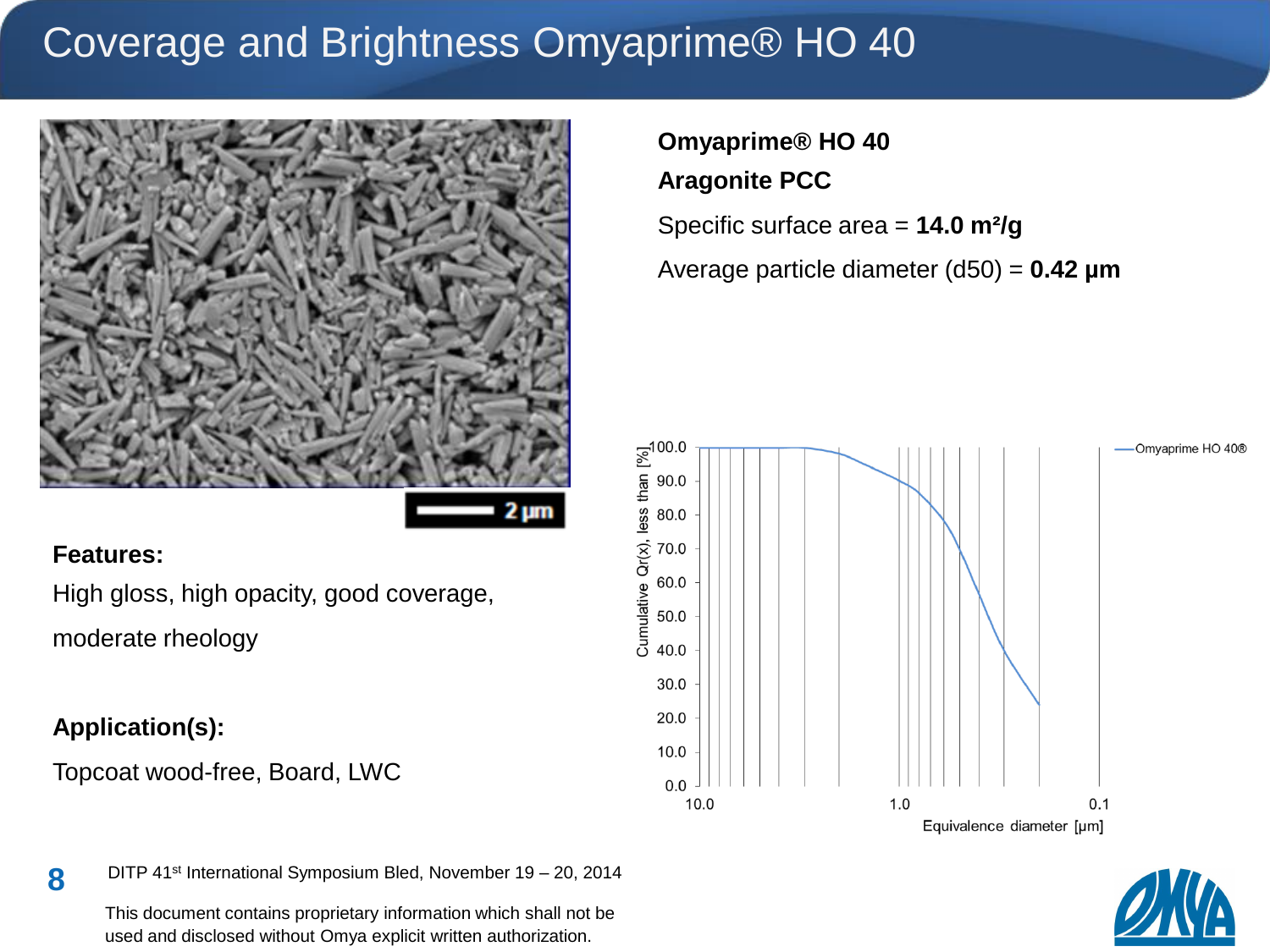### Coverage and Brightness / Trial Setup

- Board quality: recycled based Folding Box Board 280 g/m² (GD2 Quality)
- Triple Coated Board Pre- and Topcoat constant
	- **Middle Coat: Standard 1:1 replaced by** 
		- GCC / Clay blend : Omyaprime® HO 40
- Coater Speed: 550 m/min
- Coat weight 14 g/m²

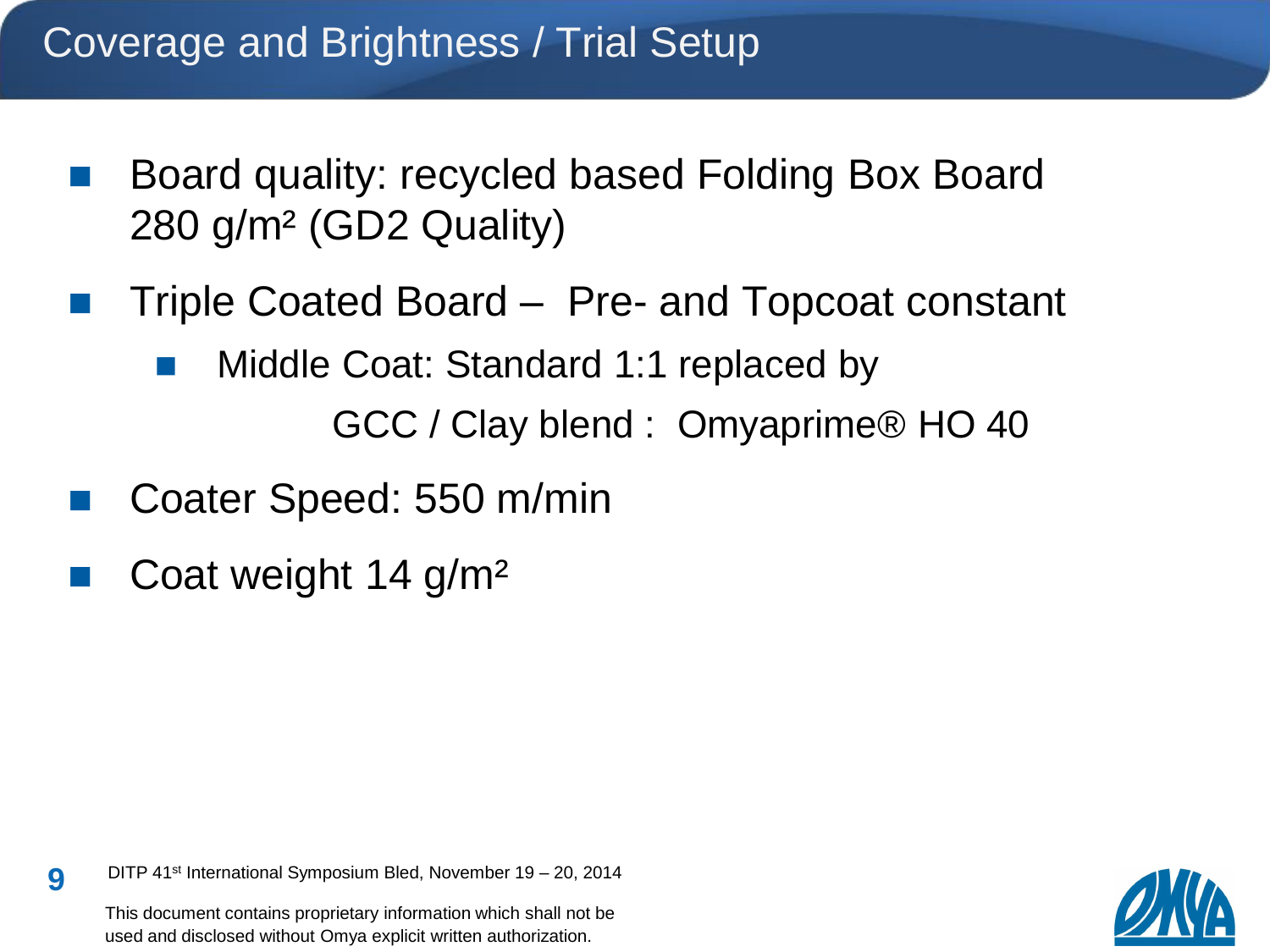### Coverage and Brightness / Results Mill Trial



used and disclosed without Omya explicit written authorization.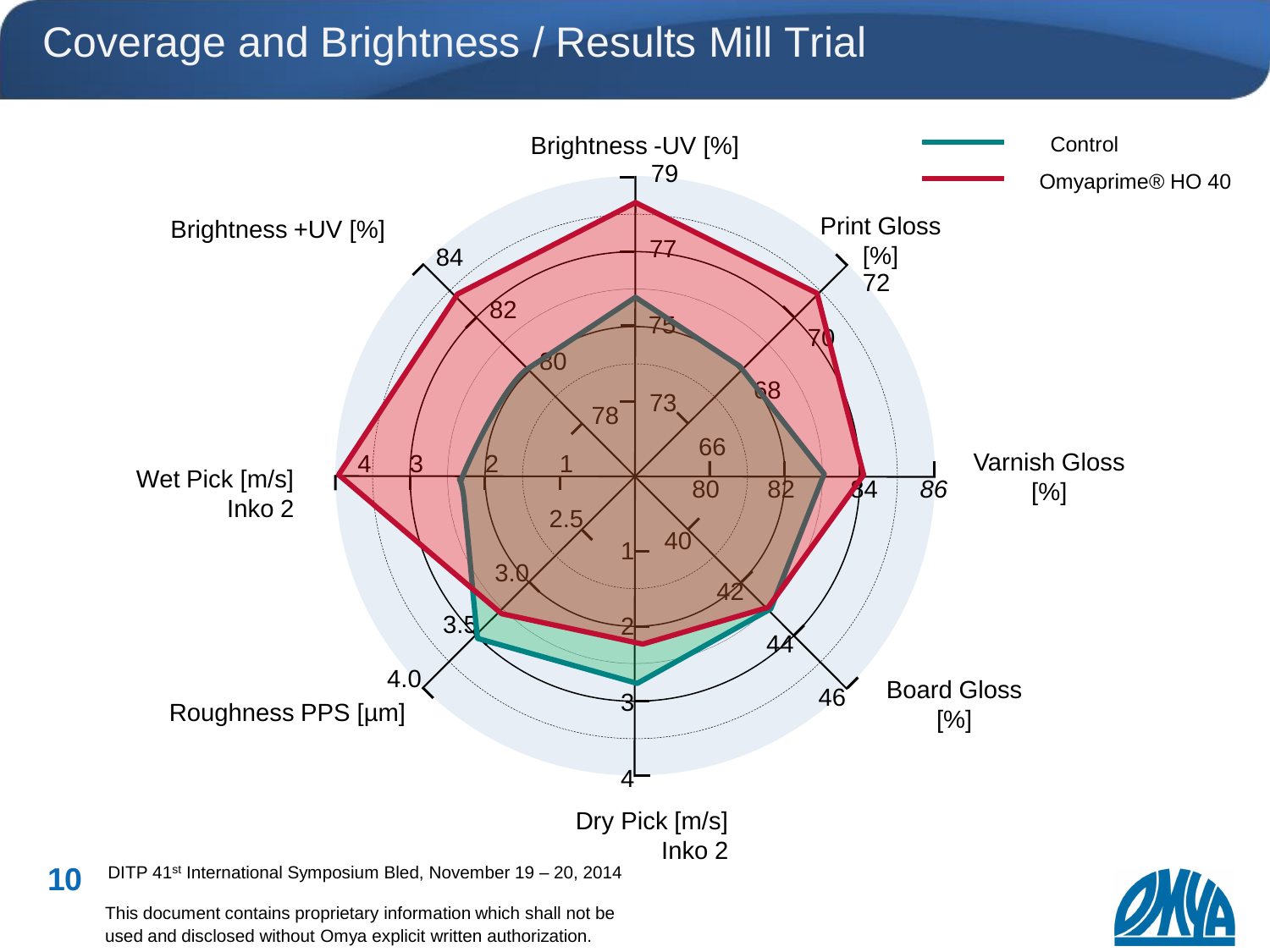Compared to Standard:

- Improved coverage and hiding power
- **Enhanced brightness development**
- Topped surface and print properties less mottling
- Increased cost recovery

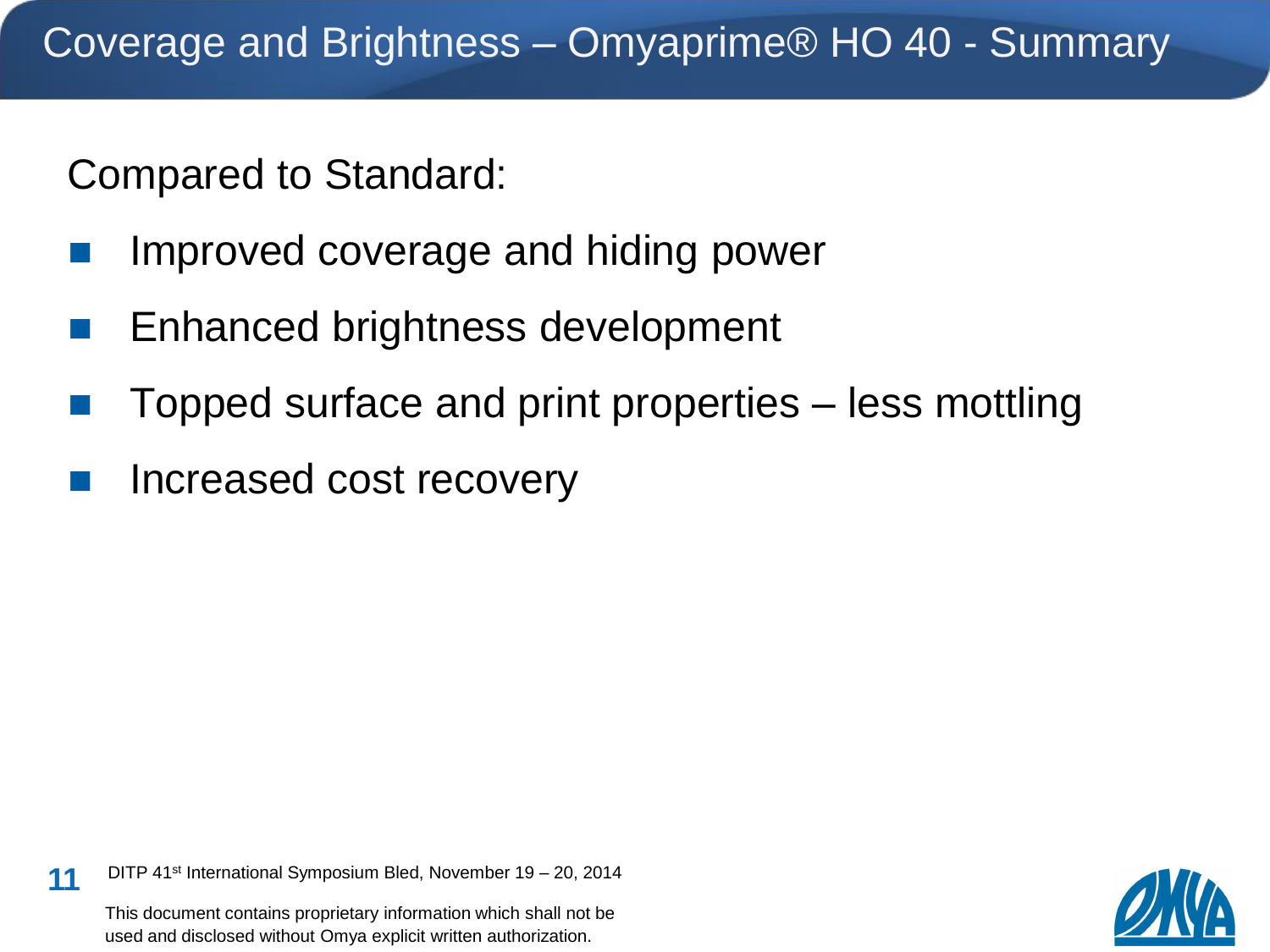### Fast Flexographic Printability Objective Omyaprime® HA 12

- **Homogeneous surface and good flexographic printability** 
	- **No smearing between print units without intermediate** drying process

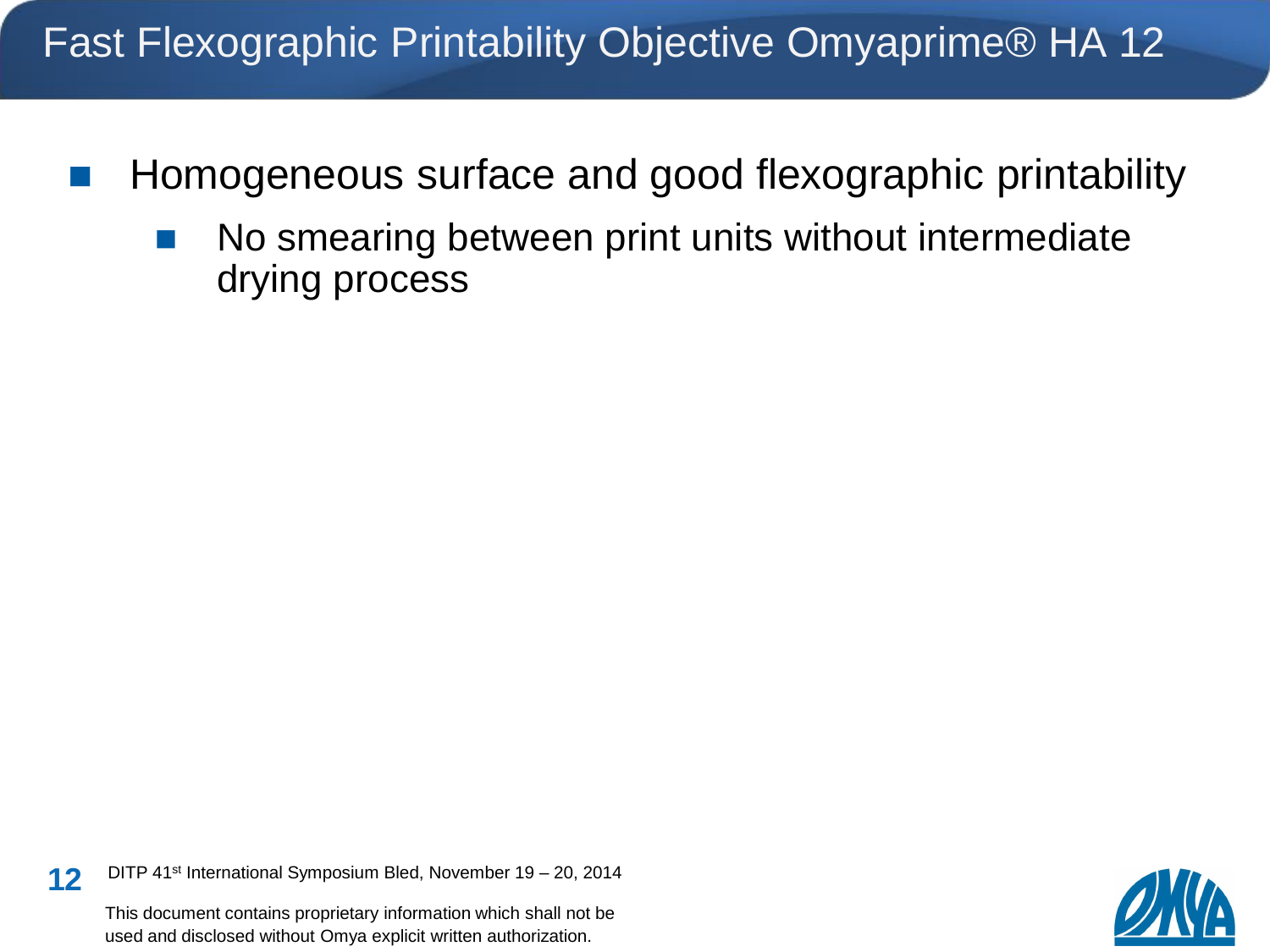### Fast Flexographic Printability – Omyaprime® HA 12



#### **Features:**

Fast ink-setting, high gloss

#### **Application(s):**

Topcoat board

### **Omyaprime® HA 12 Rhombohedral PCC**

Specific surface area = **21.0 m²/g**

Average particle diameter (d50) = **0.21 µm**





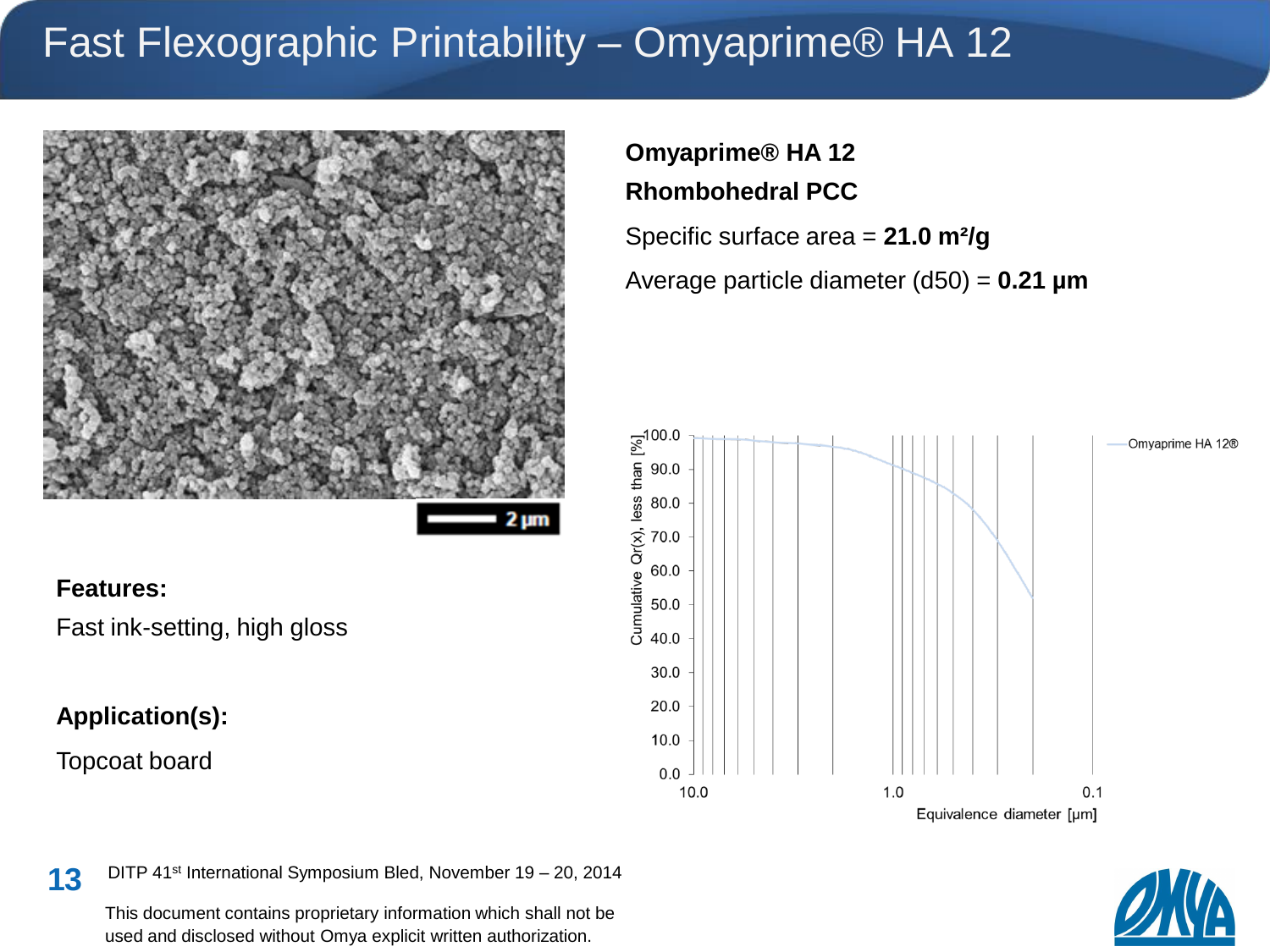|                          | <b>Flexography</b>                                                                  | <b>Offset</b>                                                                           | Pr<br>pla |
|--------------------------|-------------------------------------------------------------------------------------|-----------------------------------------------------------------------------------------|-----------|
| Ink system               | Water or solvent<br>based, pure ink                                                 | Oil based ink-water<br>emulsion                                                         |           |
| Ink viscosity            | Very low                                                                            | Very high                                                                               |           |
| Ink transfer             | Via Anilox roll to<br>raised-image flexible<br>and soft polymer<br>printing plates. | Via ink rollers to<br>hydrophobic parts on<br>flat aluminum plate to<br>rubber blanket. |           |
| Available lab<br>methods | Few options, e.g.<br>Saueressig                                                     | Robust methods like<br>IGT or Prüfbau                                                   |           |

Flexography



**Offset** 



14 DITP 41<sup>st</sup> International Symposium Bled, November 19 - 20, 2014

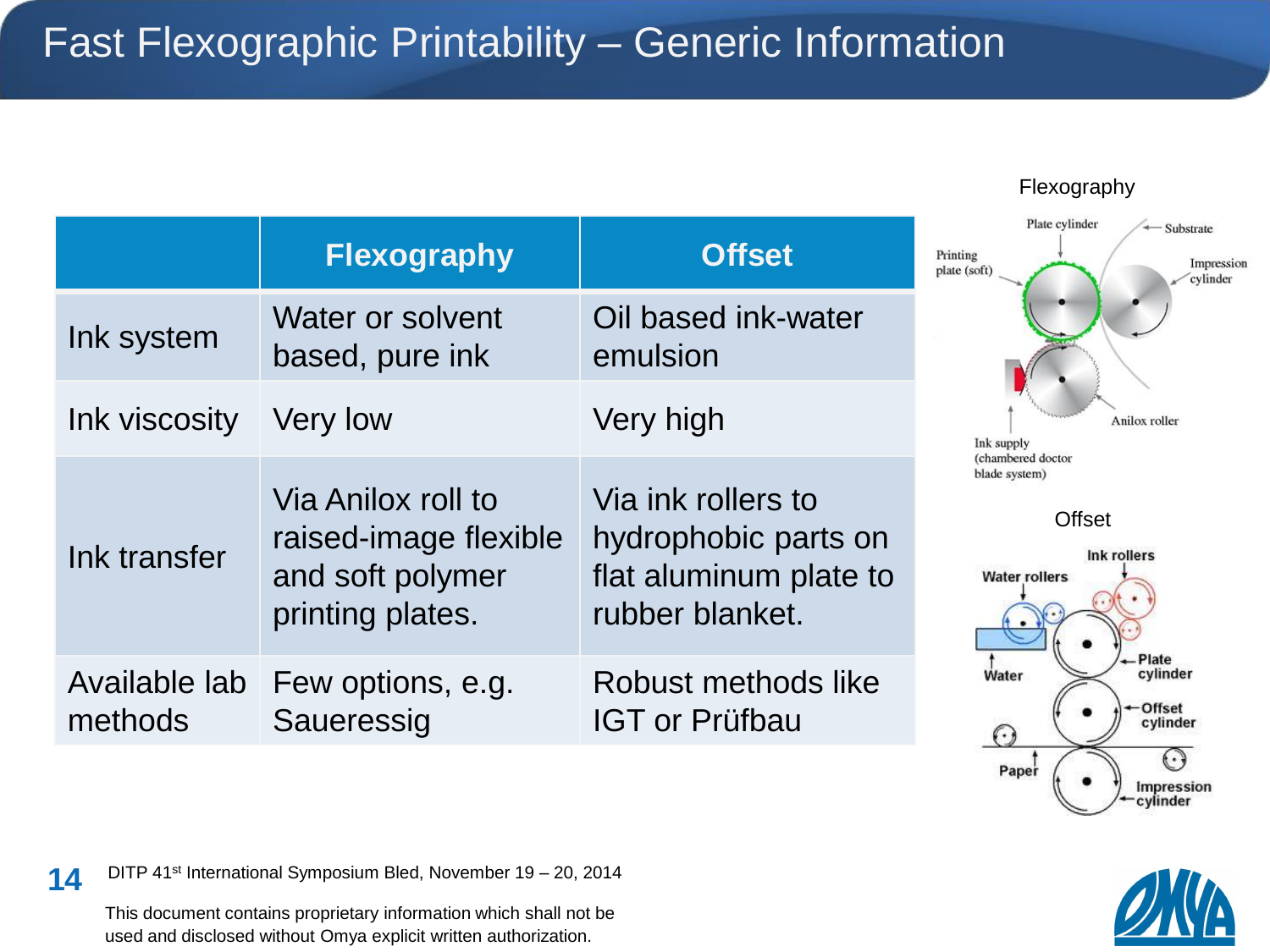### Fast Flexographic Printability – Trial Setup

- Board Quality: recycled based Folding Box Board 210 g/m² (GD2 Quality)
- Triple Coated Board Pre- and Middle Coat constant
	- Top Coat: Standard 1:1 replaced by ultrafine GCC : Omyaprime® HA 12
- Coater Speed: 800 m/min
- Coat weight 7 g/m²

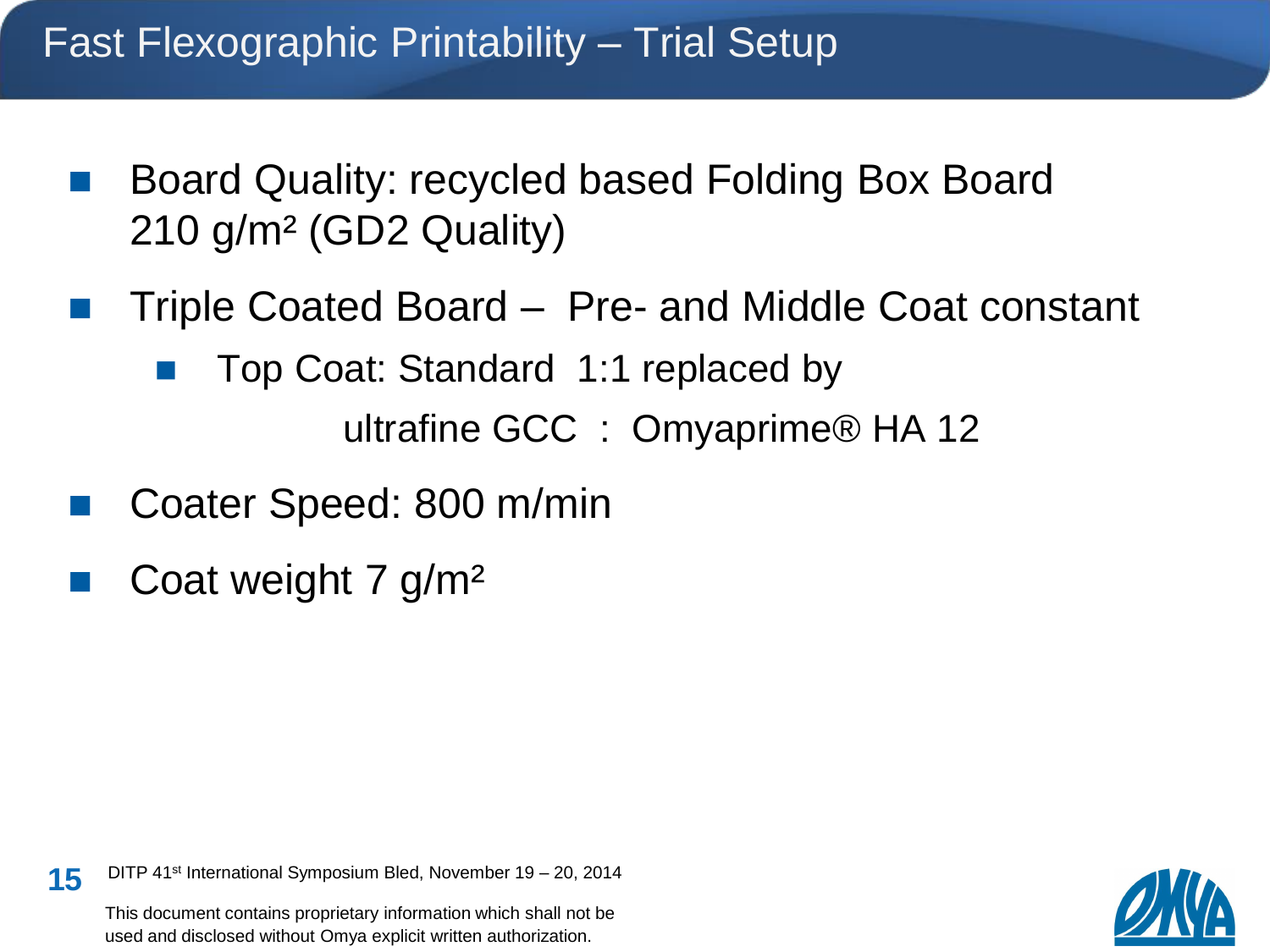### Fast Flexographic Printability – Results Mill Trial



used and disclosed without Omya explicit written authorization.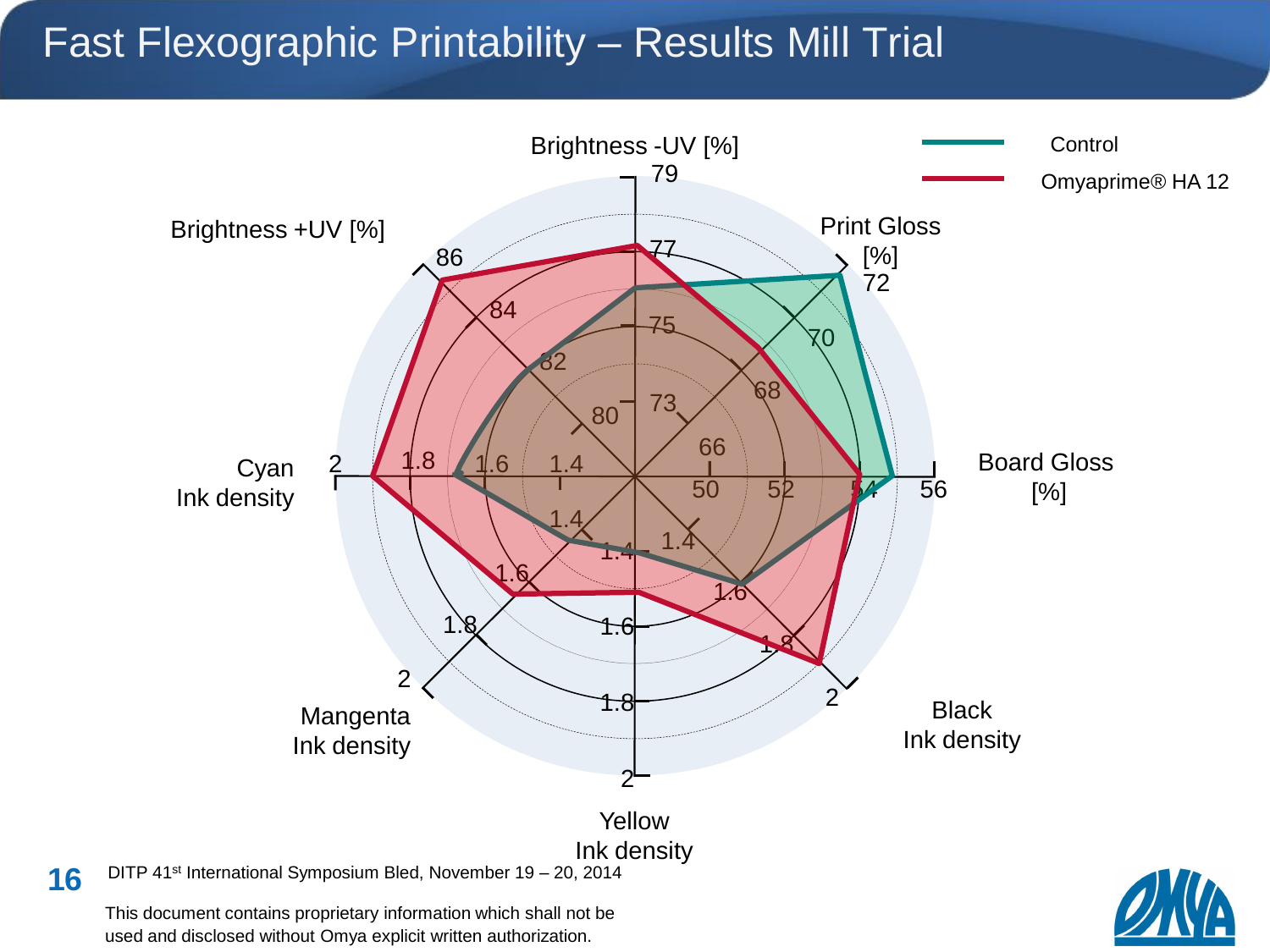Compared to Standard:

- Improved surface and print properties
	- Higher color densities in half and full tone areas
- No smearing and trapping
- Print unit increased the speed by 20%

17 DITP 41<sup>st</sup> International Symposium Bled, November 19 - 20, 2014

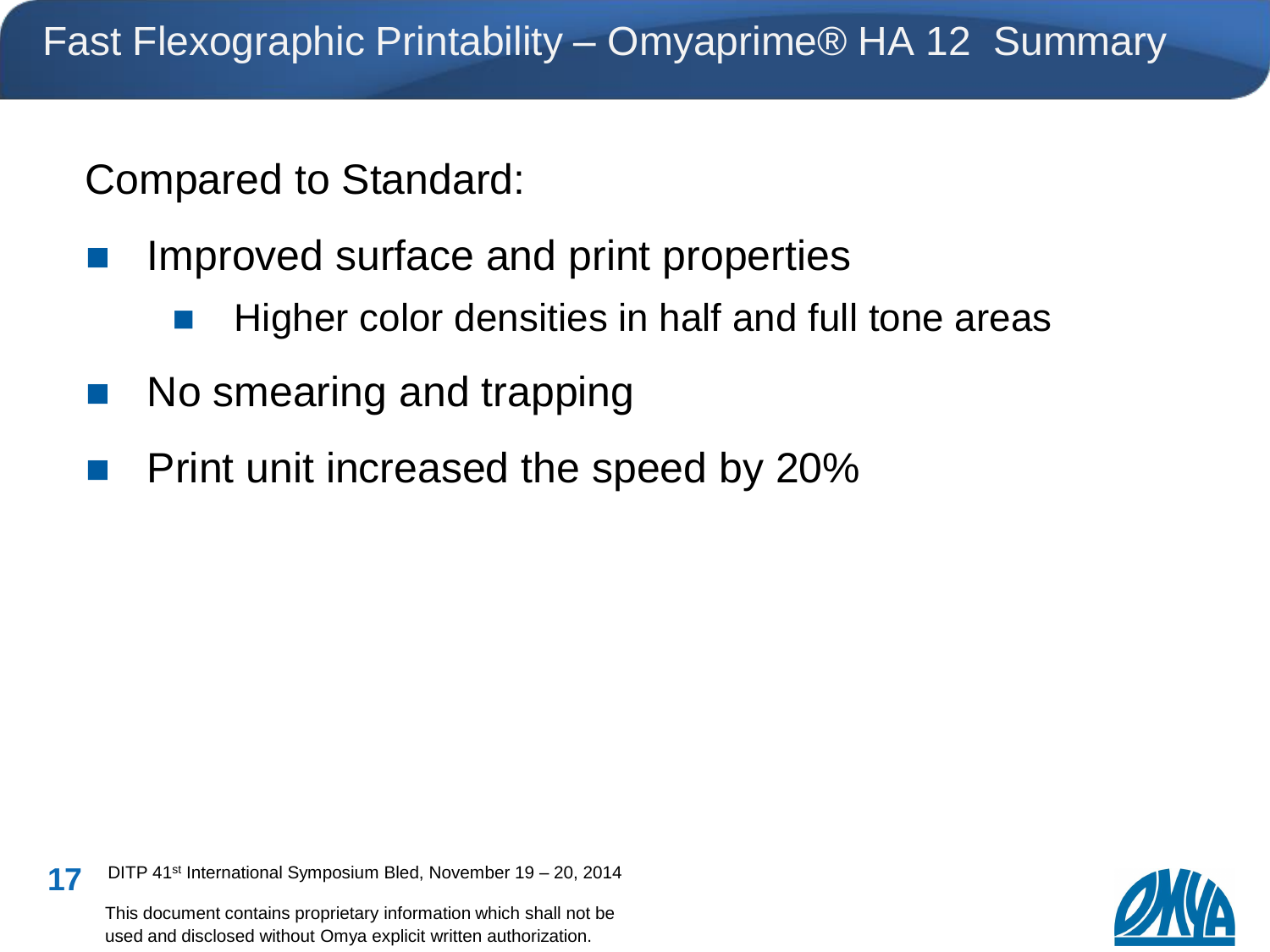- High glossability without the use of a supercalender
	- Gloss target with matte calender (machine calender) higher than 50° (Tappi 75°)

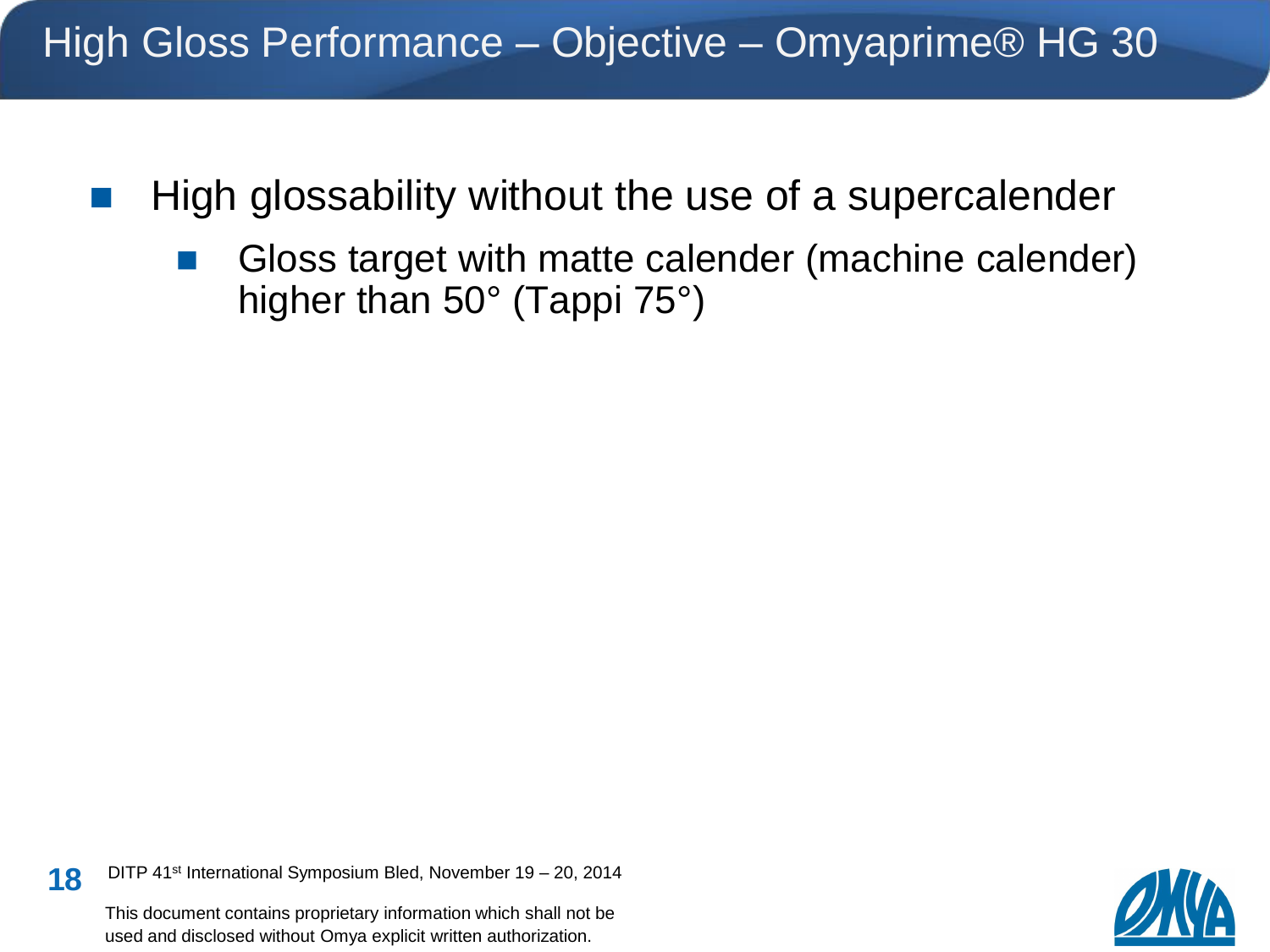### High Gloss Performance – Omyaprime® HG 30



#### **Features:**

High gloss, premium printability, very good runnability

#### **Application(s):**

Topcoat wood-free

#### **Omyaprime® HG 30 GCC/PCC Co-processing**

Specific surface area = **23.0 m²/g**

Average particle diameter (d50) = **0.27 µm**





19 DITP 41<sup>st</sup> International Symposium Bled, November 19 - 20, 2014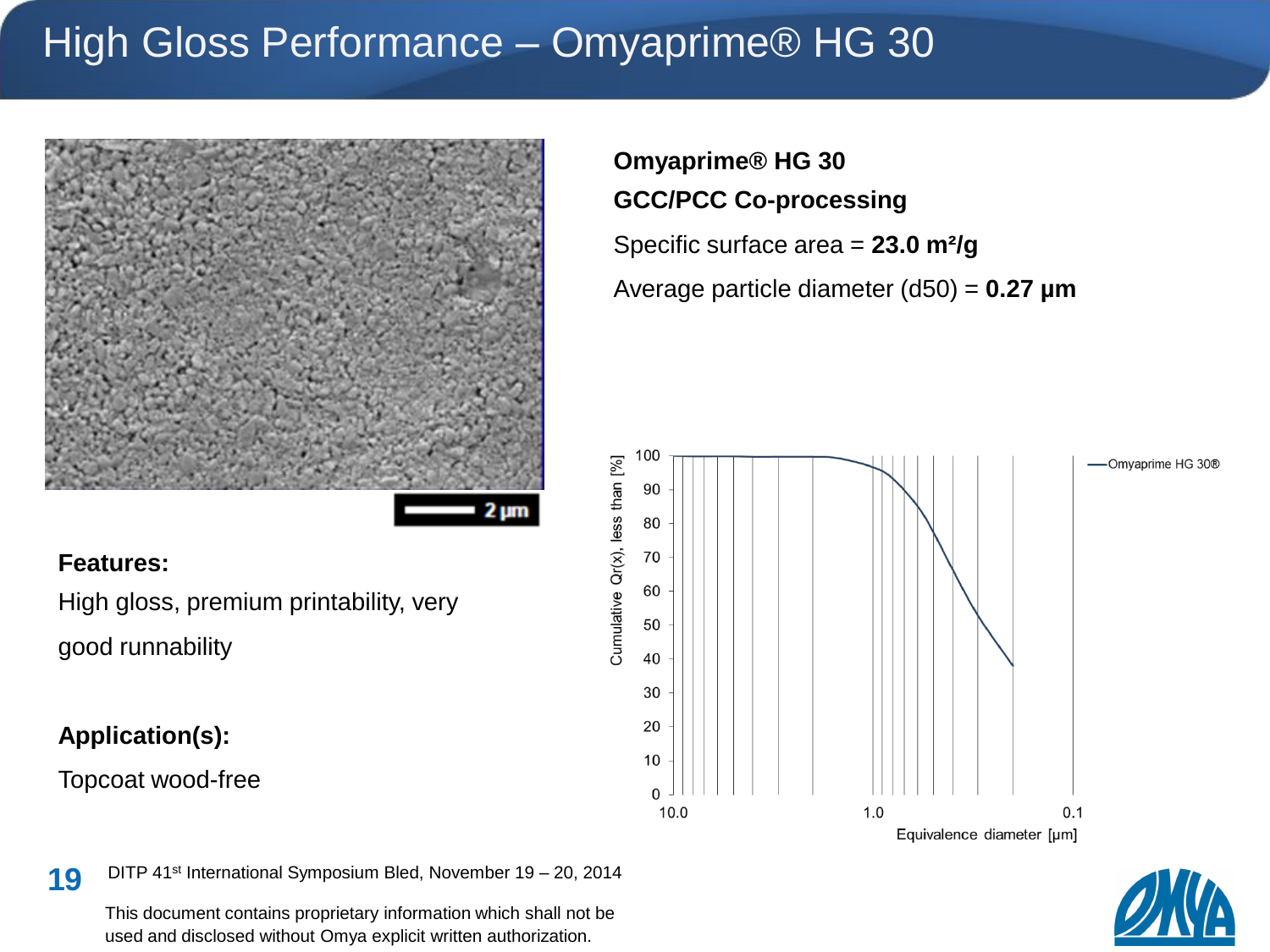### High Gloss Performance – Trial Setup

- **Paper quality: double coated wood-free 135 g/m<sup>2</sup>** (offset quality)
- Double coated paper precoat constant
	- Topcoat: Standard 1:1 replaced by ultrafine GCC : Omyaprime® HG 30
- Coater Speed: 1200 m/min
- Coat weight 12 g/m²

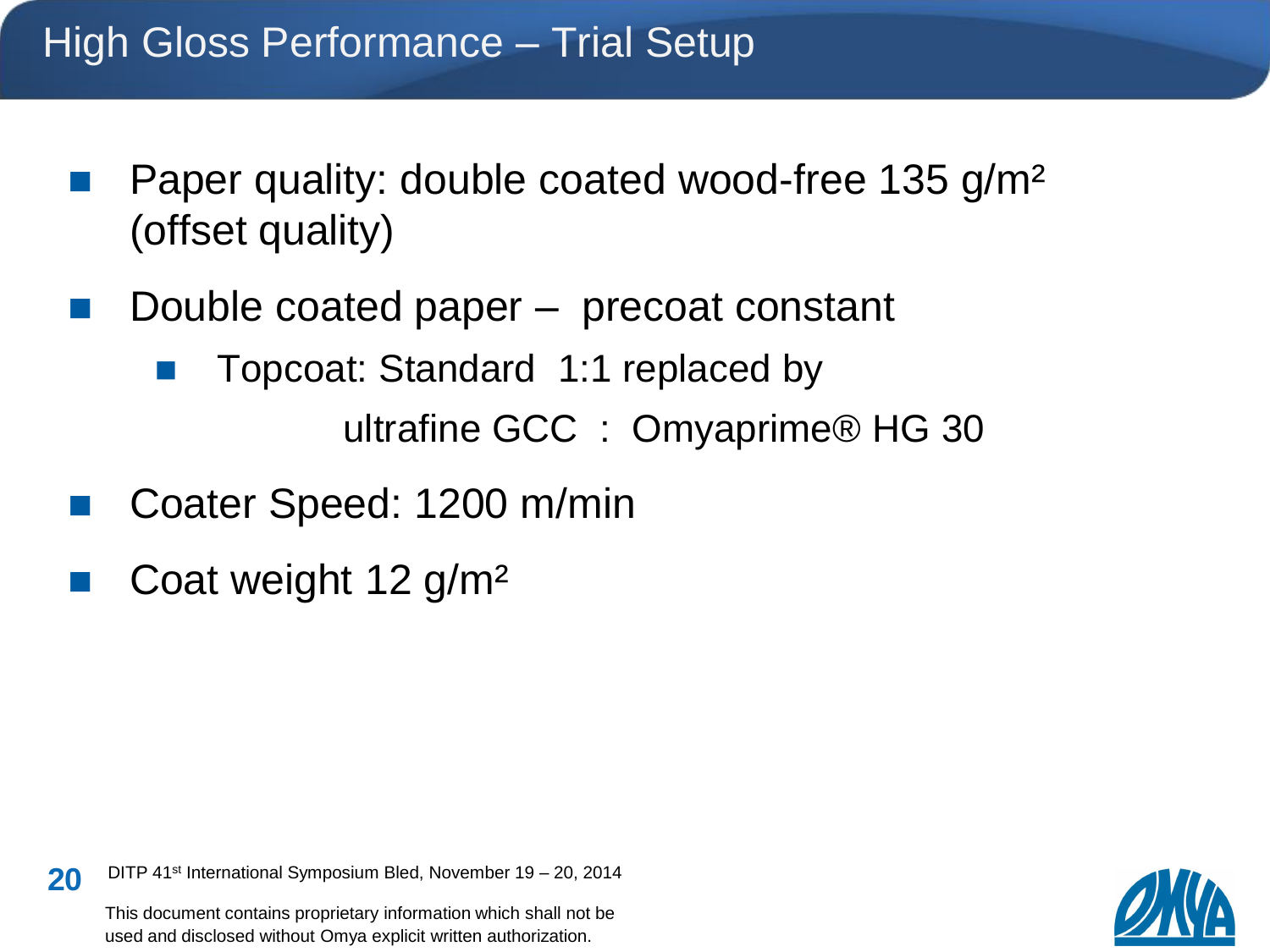### High Gloss Performance – Results of Mill Trials

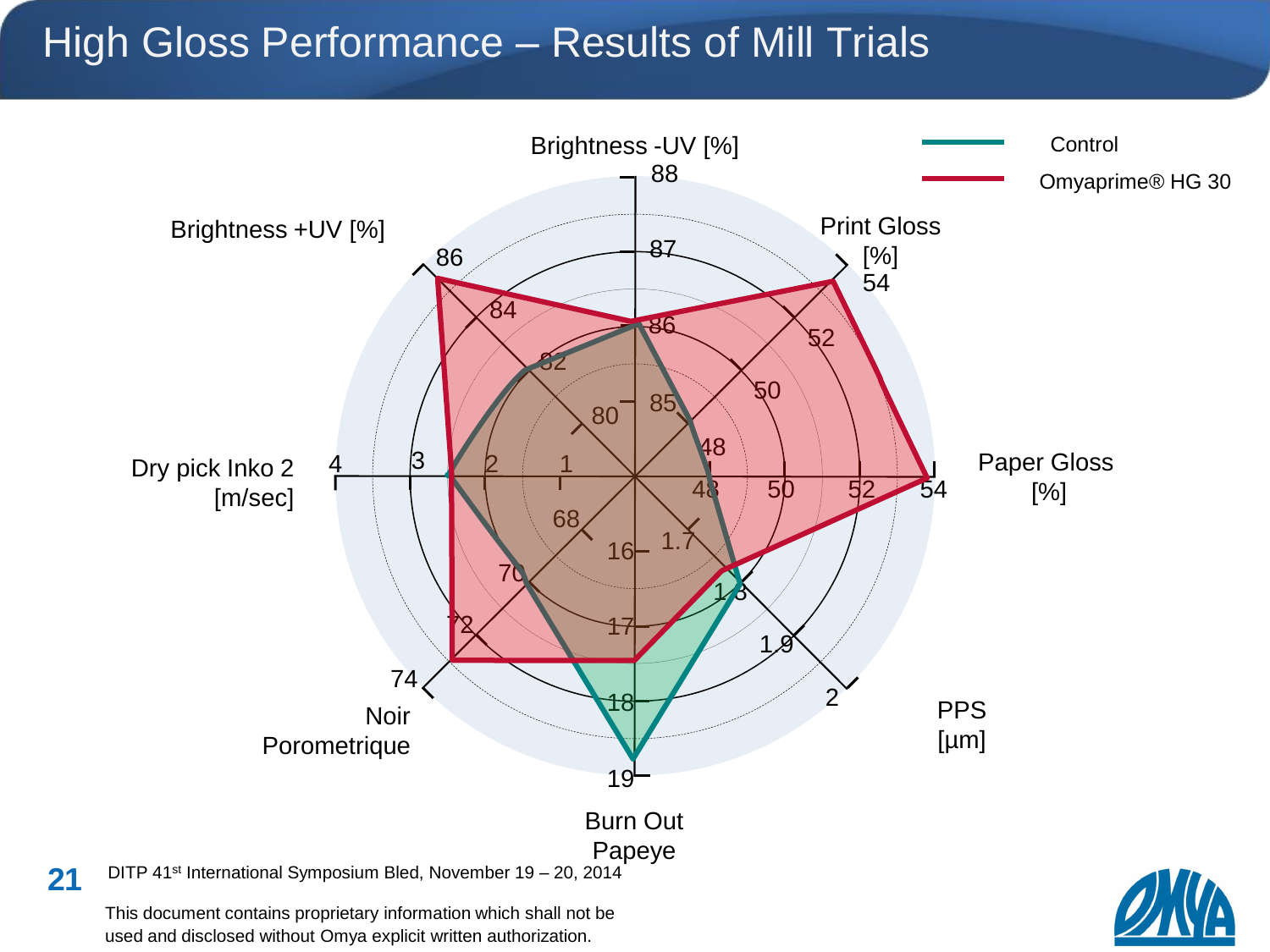Compared to Standard:

- Improved surface and print properties
- Gloss target achieved without additional calendering

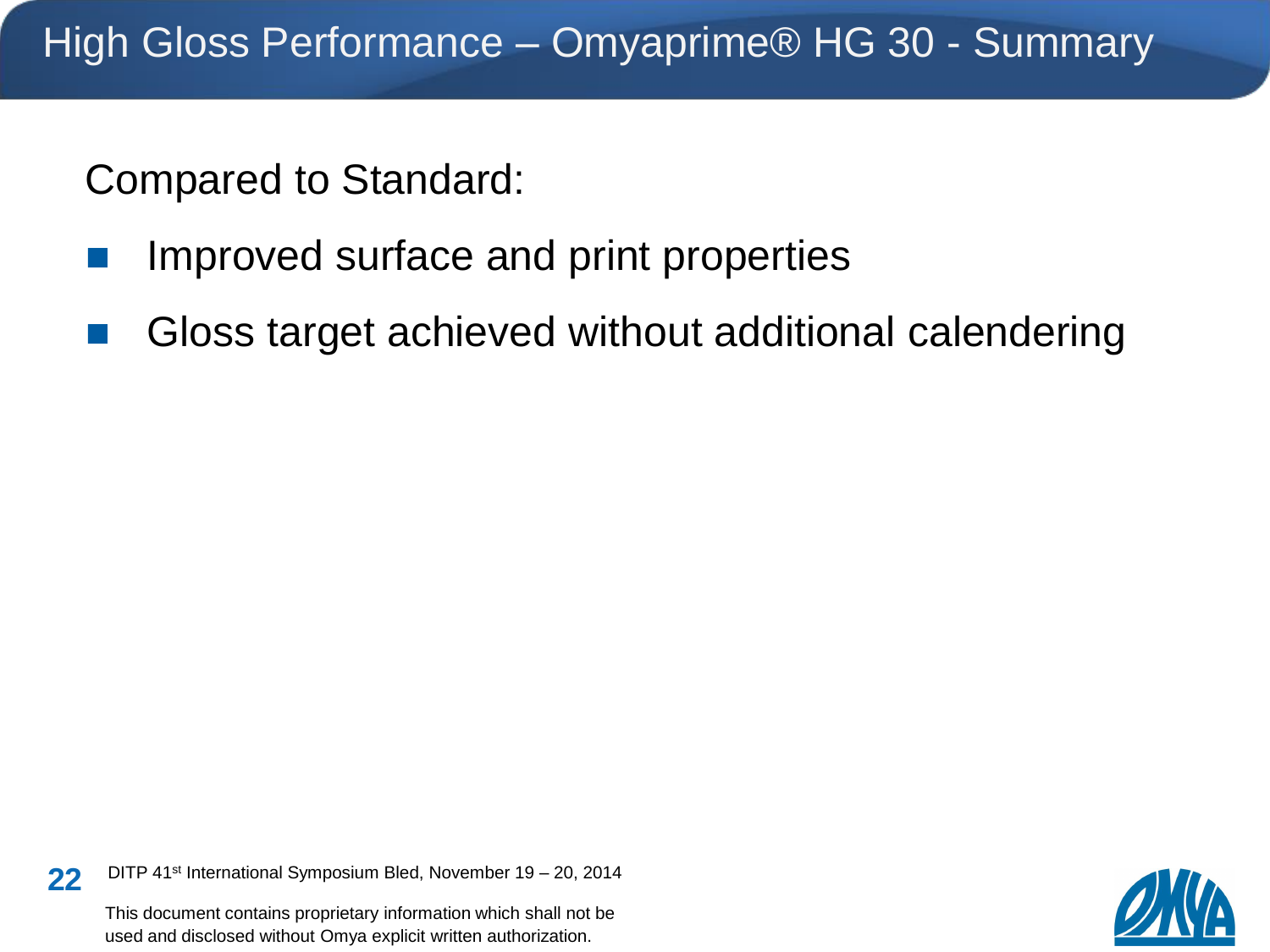### **Summary**



**Omyaprime® HO 40 Aragonite PCC**

Specific surface area = **14.0 m²/g**

Average particle diameter (d50) = **0.42 µm**







#### **Omyaprime® HA 12 Rhombohedral PCC**

Specific surface area = **21.0 m²/g** Average particle diameter (d50) = **0.21 µm**





23 DITP 41<sup>st</sup> International Symposium Bled, November 19 - 20, 2014